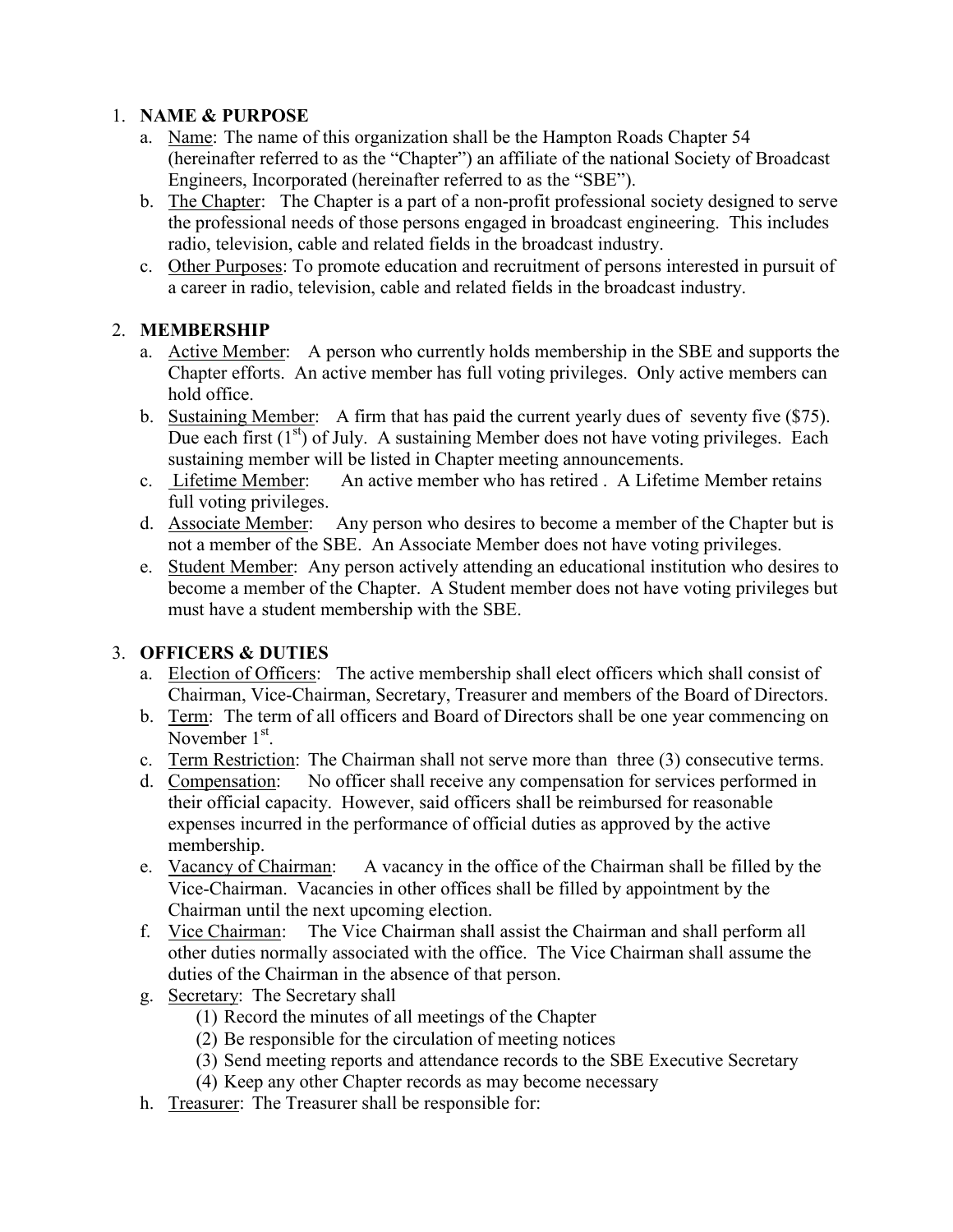- (1) All records and books of accounts for the Chapter. All records shall be open for inspection by the active members, in good standing at reasonable times and shall be audited quarterly by the Chairman.
- (2) The Treasurer shall generally supervise all accounts and monies of the Chapter and keep any other Chapter financial records as may become necessary.
- (3) Furnish an annual financial report to the succeeding Treasurer on November  $1<sup>st</sup>$ or at the November membership meeting. Such reports shall be furnished to any active member upon request.
- i. Checking Account: The Chapter shall maintain a checking account requiring that the checks be signed by two (2) of the four elected officers. Only officers shall be authorized to sign checks.
- j. Audit: The Treasurer shall present all books and documents required for an audit of the books by the Audit Committee in September of each year. Results shall be presented to the Chapter members during the October membership meeting of each year, preceding each election.

## 4. COMMITTEES

- a. Appointment: The Chairman shall appoint committees as required and for a term not to exceed the Chairman's term of office. A committee shall consist of the number of persons required to perform the duties of said committee.
- b. Examples: The following committees are an example to be appointed:
	- (1) Audit: Ninety (90) days prior to election
	- (2) Certification
	- (3) Frequency Coordination
	- (4) Membership
	- (5) Nominations: Ninety (90) days prior to an election
	- (6) Programs
	- (7) Sustaining Membership
	- (8) Ways & Means
	- (9) Any other committees necessary for the good of the Chapter

# 5. NOMINATIONS & ELECTIONS

- a. Nominating Committee: A Nominating Committee shall be appointed by the Chairman at least ninety (90) days prior to the date fixed for the election of officers. It shall consist of three (3) or more active members. They shall nominate a slate of officers and notify each active member no later than the September membership meeting. Members of the Nominating Committee cannot be candidates for office for that election unless nominated, at large, from the floor.
- b. Annual Election: The annual election shall be held at the October membership meeting.

# 6. CHAPTER BOARD OF DIRECTORS

- a. Composition: The Chapter Board of Directors (hereinafter referred to as the "Board") shall consist of five (5) active members including the Chairman, who will be Chairman of the Board. The Chairman shall not have the power to vote excepting cases of a tie by the Board.
- b. Term: The term of the Board shall be for one (1) year. A member of the Board can serve three (3) consecutive terms.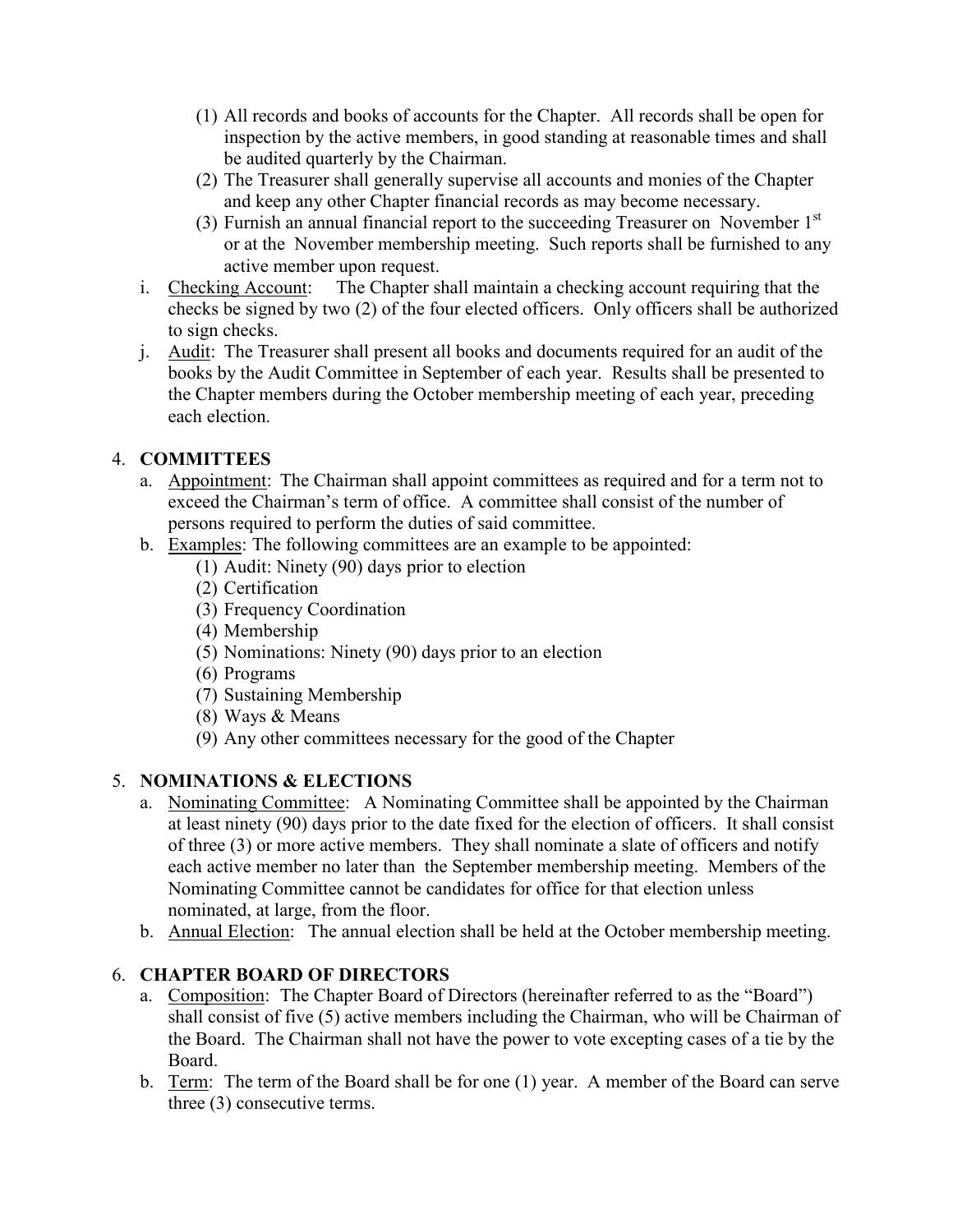- c. Past-Chairman: The immediate Past-Chairman shall automatically become a member of the Board for a period not to excess three (3) years.
- d. Chapter Functions: The Board shall guide the Chapter in all Chapter functions, make recommendations and present them to the membership through the Chairman.
- e. Binding Decisions: No decision by the Board is binding unless approved by the active membership.

### 7. CHAPTER MEETINGS

- a. Scheduled Meetings: The Chapter shall normally meet once a month on the second Thursday of each month at a time and place to be announced in the Meeting Announcement. Special occasions may change the date, time and place for that month. Advance notice to the membership shall be given.
- b. Order of Business:The general order of business at the normal meetings shall be as follows:
	- (1) Opening
	- (2) Introduction of those present
	- (3) Secretary's minutes/report
	- (4) Treasurer's report
	- (5) Committee report
	- (6) Old business
	- (7) New business
	- (8) Program
	- (9) Anything for the good of the organization
	- (10) Close
- c. Robert's Rules: To establish procedure and insure decorum, Robert's Rules of Order shall be the guide for all meetings of the Chapter.
- d. Quorum: A quorum shall consist of at least ten percent  $(10\%)$  of the active membership, not including the Chairman.

#### 8. DISCIPLINE

a. The Chapter reserves the right to discipline its active membership in accordance with the code of ethics.

## 9. AMENDMENTS

- a. By-Laws: The by-laws may be amended as follows:
	- (1) By resolution proposed by the Board or by a petition signed by not less than ten percent (10%) of the Chapter's active membership.
	- (2) Copies of the proposed amendments shall be submitted to the Chapter membership by means of electronic distribution for approval not less than thirty (30) days prior to a vote.
- b. Amendment Approval: If two-thirds or more of the of the votes cast are in favor of the amendment(s), the amendment shall become part of the by-laws and shall take effect thirty (30) days after its adoption.
- c. Notice: When an amendment(s) is adopted, the Secretary shall notify all the Chapter's active members of such, by means of electronic distribution and shall provide all the Chapter's active members with a copy of the amended by-laws as soon as possible.